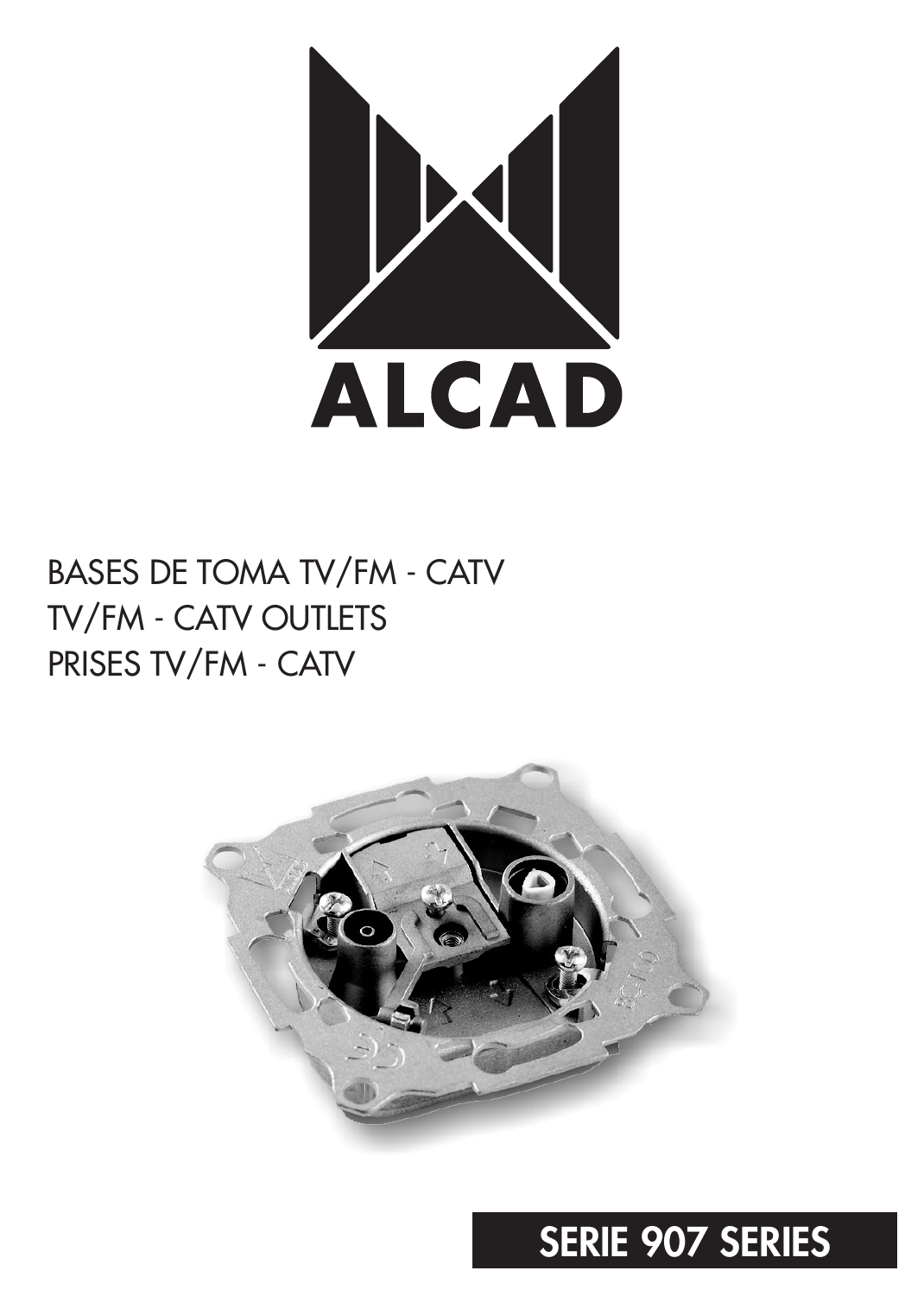### **BASES DE TOMA TV/FM - TV/FM OUTLETS - PRISES TV/FM**

| CODIGO-CODE-CODE                                 | 9070037 | 9070039        |                    | 9070038 9070040                    | 9070041                     | 9070042         |                                                      |                                      |  |
|--------------------------------------------------|---------|----------------|--------------------|------------------------------------|-----------------------------|-----------------|------------------------------------------------------|--------------------------------------|--|
| <b>MODELO-MODEL-MODELE</b>                       |         |                | <b>BM-100</b>      | BM-111                             | <b>BM-101</b>               | <b>BM-200</b>   | <b>BM-500</b>                                        | <b>BM-700</b>                        |  |
| Instalación                                      |         |                |                    | Final                              |                             | Intermedia      |                                                      |                                      |  |
| Installation                                     |         |                | Final              |                                    |                             | Intermediate    |                                                      |                                      |  |
| Installation                                     |         |                |                    | Finale                             |                             |                 | Intermediaire                                        |                                      |  |
| Rango de frecuencia                              |         | I/O            |                    | 5-862                              |                             |                 | 13-862<br>5-862                                      |                                      |  |
| Frequency range                                  | MHz     | C1             | $5 - 862$          |                                    |                             | 13-862          | 5-862                                                |                                      |  |
| Gamme de frequences                              |         | C <sub>2</sub> | $5 - 862$<br>5-232 |                                    | 13-862                      | $5 - 862$       |                                                      |                                      |  |
| Atenuación                                       | dB      | FM             |                    | $10,0_{\pm 0.7}$ 10,0 $_{\pm 0.7}$ | $6,0_{\pm 0.5}$             |                 | $25,0_{\pm 1,5}$ 30,0 $_{\pm 0,2}$ 34,0 $_{\pm 2,0}$ |                                      |  |
| <b>Basic</b> loss<br>$\left(1\right)$            |         | DAB            | $10,0_{\pm 1.5}$   | $10,0_{\pm 1,5}$                   | $6,0_{\pm 0.5}$             |                 | $25,0_{\pm 1,5}$ 30,0 $_{\pm 0,2}$                   | $34,0+20$                            |  |
| Atténuation                                      |         | VHF            | $4,0+1,5$          | $1,5+1,0$                          | $6,0_{\pm 0.5}$             | $8,0_{\pm 0.7}$ |                                                      | $11,0_{\pm 1,0}$   16,0 $_{\pm 1,0}$ |  |
|                                                  |         | UHF            | $3,0_{\pm 0.5}$    | $0,5_{\pm 0,2}$                    | $5,5{\scriptstyle \pm 0.7}$ | $8,0_{\pm 0,7}$ | $10,5{\scriptstyle \pm1,0}$                          | $15,5{\scriptstyle \pm10}$           |  |
| Atenuación de paso                               |         | <b>FM</b>      |                    |                                    | $6,5{\scriptstyle \pm0,5}$  | $2,0_{\pm 0,3}$ | 1,0 $_{\pm 0,2}$                                     | $0.7_{\pm 0.2}$                      |  |
| (2)<br>Through loss                              | dB      | <b>VHF</b>     |                    |                                    | $6,5{\scriptstyle \pm 0.7}$ | $2,0_{\pm 0.5}$ | $1,1_{\pm 0,3}$                                      | $0.7_{\pm 0.2}$                      |  |
| Atténuation de passage                           |         | UHF            |                    |                                    | $5,5{\scriptstyle \pm 0.7}$ | $2,0_{\pm 0,5}$ | 1,3 $\pm 0.4$                                        | $0,9_{\pm 0,3}$                      |  |
| Directividad<br>$\left(3\right)$                 | dB      | <b>FM</b>      |                    |                                    | 0                           | >12             | >25                                                  | >21                                  |  |
| Directivity<br>Directivité                       |         | TV             |                    |                                    | 0                           | >9              | >13                                                  | >13                                  |  |
| Desacoplo                                        |         | <b>FM</b>      | >14                | >9                                 | >5,5                        | >16             | >20                                                  | >21                                  |  |
| <b>Isolation</b><br>$\overline{4}$<br>Découplage | dB      | TV             | >14                | >9                                 | >5,5                        | >15             | >18                                                  | >19                                  |  |
| Pérdidas de retorno                              |         |                |                    |                                    |                             |                 |                                                      |                                      |  |
| Return loss                                      | dB      | <b>FM</b>      | >18                | >12                                | >6,0                        | >12             | >18                                                  | >20                                  |  |
| Pertes de retour                                 |         | TV             | >10                | >12                                | >5,5                        | >12             | >15                                                  | >16                                  |  |



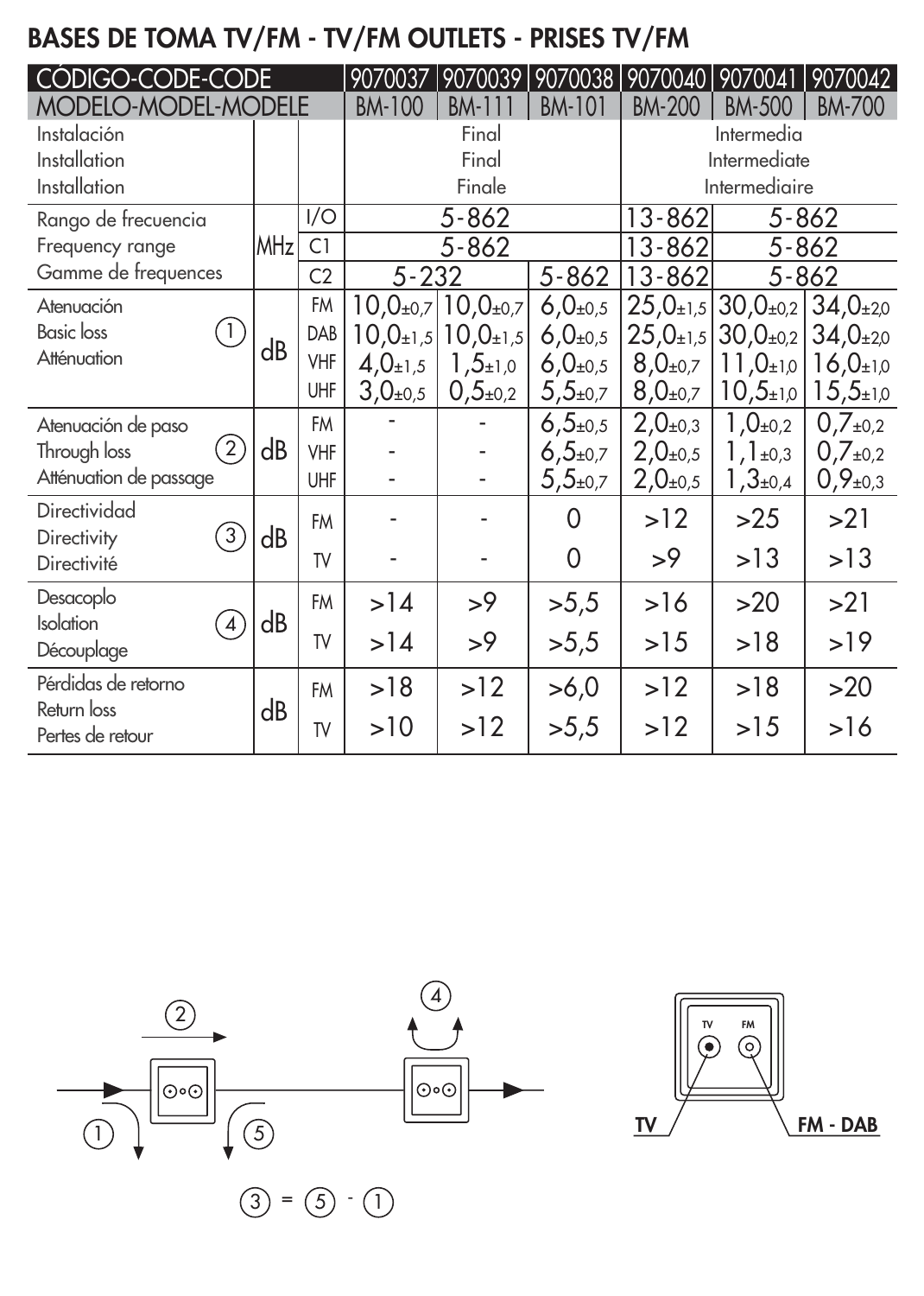### **BASES DE TOMA TV/FM - TV/FM OUTLETS - PRISES TV/FM**

| CODIGO-CODE-CODE                   |                 | 9070033        | 9070034          | 9070035                    | 9070036         |                  |  |  |
|------------------------------------|-----------------|----------------|------------------|----------------------------|-----------------|------------------|--|--|
| <b>MODELO-MODEL-MODELE</b>         |                 |                | <b>BM-001</b>    | <b>BM-023</b>              | <b>BM-789</b>   |                  |  |  |
| Instalación                        |                 |                | Final            | Intermedia<br>Intermediate |                 |                  |  |  |
| Installation                       |                 |                | Final            |                            |                 |                  |  |  |
| Installation                       |                 |                | Finale           |                            | Intermediaire   |                  |  |  |
| Rango de frecuencia                | MH <sub>z</sub> | I/O            | $5 - 862$        |                            |                 |                  |  |  |
| Frequency range                    |                 | C1             | 5-862            |                            |                 |                  |  |  |
| Gamme de frequences                |                 | C <sub>2</sub> | $5 - 862$        |                            |                 |                  |  |  |
| Atenuación                         |                 | <b>FM</b>      | $22,0+1,5$       | $24,0_{\pm 1,5}$           | $29,0+1,5$      | $34,0+20$        |  |  |
| <b>Basic</b> loss                  | dB              | DAB            | $22,0+1,5$       | $24,0+1,5$                 | $29,0+1,5$      | $34,0_{\pm 2,0}$ |  |  |
| Atténuation                        |                 | VHF            | $12,0_{\pm 0.5}$ | $15,0_{\pm 1,0}$           | $21,0+1,5$      | $25,0+1,5$       |  |  |
|                                    |                 | UHF            | $12,0_{\pm 0,7}$ | $15,0_{\pm 1,0}$           | $21,0+1,5$      | $25,0+1,5$       |  |  |
| Atenuación de paso                 |                 | <b>FM</b>      |                  | $2,5_{\pm 0,2}$            | $1,0_{\pm 0,2}$ | $0.7_{\pm 0.2}$  |  |  |
| (2)<br>Through loss                | dB              | VHF            |                  | $2,5+0,3$                  | $1,0_{\pm 0,2}$ | $0.7_{\pm 0.2}$  |  |  |
| Atténuation de passage             |                 | UHF            |                  | $3,0_{\pm 0.5}$            | 1,5 $\pm$ 0,4   | $1,1_{\pm 0,4}$  |  |  |
| Directividad                       |                 | <b>FM</b>      |                  | 0                          | Ω               |                  |  |  |
| $\left(3\right)$<br>Directivity    | dB              |                |                  | 0                          | 0               | 0                |  |  |
| Directivité                        |                 | TV             |                  |                            |                 |                  |  |  |
| Desacoplo                          |                 | <b>FM</b>      | >28              | >34                        | >43             | >50              |  |  |
| <b>Isolation</b><br>$\overline{4}$ | dB              | TV             | >27              | >32                        | >34             | >34              |  |  |
| Découplage                         |                 |                |                  |                            |                 |                  |  |  |
| Pérdidas de retorno                |                 | <b>FM</b>      | >20              | >18                        | >18             | >20              |  |  |
| Return loss<br>Pertes de retour    | dB              | TV             | >13              | >13                        | >16             | >16              |  |  |
|                                    |                 |                |                  |                            |                 |                  |  |  |

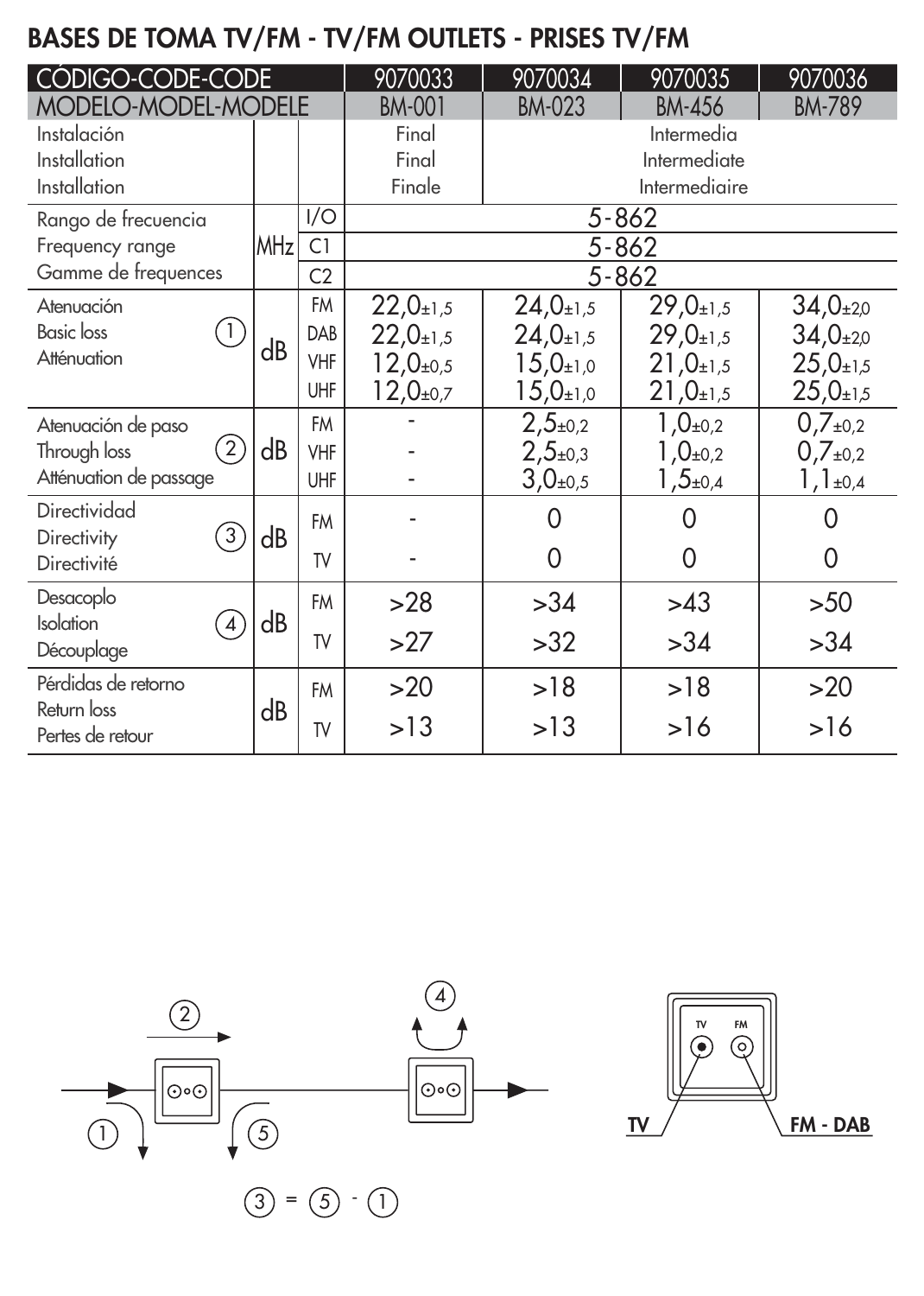### **BASES DE TOMA CATV - CATV OUTLETS - PRISES CATV**

| CODIGO-CODE-CODE                                             |                      |                 |                      | 9070099                             | 9070043                            | 9070046                            | 9070044                                                 | 9070045                                               |  |
|--------------------------------------------------------------|----------------------|-----------------|----------------------|-------------------------------------|------------------------------------|------------------------------------|---------------------------------------------------------|-------------------------------------------------------|--|
| MODELO-MODEL-MODELE                                          |                      |                 |                      | <b>BC-101</b>                       | <b>BC-100</b>                      | <b>BC-110</b>                      | <b>BC-200</b>                                           | <b>BC-500</b>                                         |  |
| Instalación<br>Installation<br>Installation                  |                      |                 |                      | Final<br>Final<br>Finale            |                                    |                                    | Intermedia<br>Intermediate<br>Intermediaire             |                                                       |  |
| Rango de frecuencia                                          |                      |                 | 1/O                  |                                     |                                    | $5 - 1000$                         |                                                         |                                                       |  |
| Frequency range                                              |                      | MH <sub>z</sub> | C1                   | 5-15 / 118-1000<br>5-68 / 118-1000  |                                    |                                    |                                                         |                                                       |  |
| Gamme de frequences                                          |                      |                 | C <sub>2</sub>       | 87,5-108,0                          |                                    |                                    |                                                         |                                                       |  |
| Atenuación<br><b>Basic</b> loss                              | $\left(1\right)$     |                 | R<br>FM              | $0,7_{\pm 0,1}$<br>$1, 1_{\pm 0,3}$ | $0,3_{\pm 0,1}$<br>$1,1_{\pm 0,3}$ | $5,0_{\pm 0.5}$<br>$6,0_{\pm 1,0}$ | $11,0_{\pm 1,0}$<br>$11,5{\scriptstyle \pm1,0}$         | $17,0_{\pm 2,0}$<br>$17,0_{\pm 2,0}$                  |  |
| Atténuation                                                  |                      | dB              | TV                   | $1,3_{\pm 0,4}$                     | $0,9_{\pm 0,3}$                    | $5,5{\scriptstyle \pm 0,7}$        | $10,0_{\pm 1,5}$                                        | $15,0_{\pm 2,0}$                                      |  |
| Atenuación de paso<br>Through loss<br>Atténuation de passage | 2)                   | dB              | R<br><b>FM</b><br>TV |                                     |                                    |                                    | $1,0_{\pm 0,2}$<br>1,0 $_{\pm 0,2}$<br>1, $4_{\pm 0,4}$ | $0,8_{\pm 0,2}$<br>$0,7_{\pm 0,2}$<br>$1,0_{\pm 0,3}$ |  |
| Directividad<br>Directivity                                  | (3)                  | dB              | <b>FM</b>            |                                     |                                    |                                    | >25                                                     | >21                                                   |  |
| Directivité                                                  |                      |                 | TV                   |                                     |                                    |                                    | >13                                                     | >12                                                   |  |
| Desacoplo<br>Isolation                                       | $4^{\circ}$          | dB              | <b>FM</b>            | >18                                 |                                    |                                    |                                                         |                                                       |  |
| Découplage                                                   |                      |                 | TV                   |                                     |                                    | >16                                |                                                         |                                                       |  |
| Selectividad                                                 | $\widetilde{\Theta}$ | dB              | <b>FM</b>            | >10                                 |                                    |                                    |                                                         |                                                       |  |
| Selectivity<br>Sélectivité                                   | T.                   |                 | TV                   | >18                                 |                                    |                                    |                                                         |                                                       |  |
| Pérdidas de retorno                                          |                      |                 | R                    | >10                                 |                                    | >18                                |                                                         |                                                       |  |
| Return loss                                                  |                      | dB              | FM                   | >12                                 | >16                                | >20                                | >18                                                     | >20                                                   |  |
| Pertes de retour                                             |                      |                 | TV                   | >10                                 |                                    | >18                                |                                                         | >20                                                   |  |
| Pérdidas de retorno<br>Return loss<br>Pertes de retour       |                      |                 | KV                   | 2                                   |                                    |                                    |                                                         |                                                       |  |

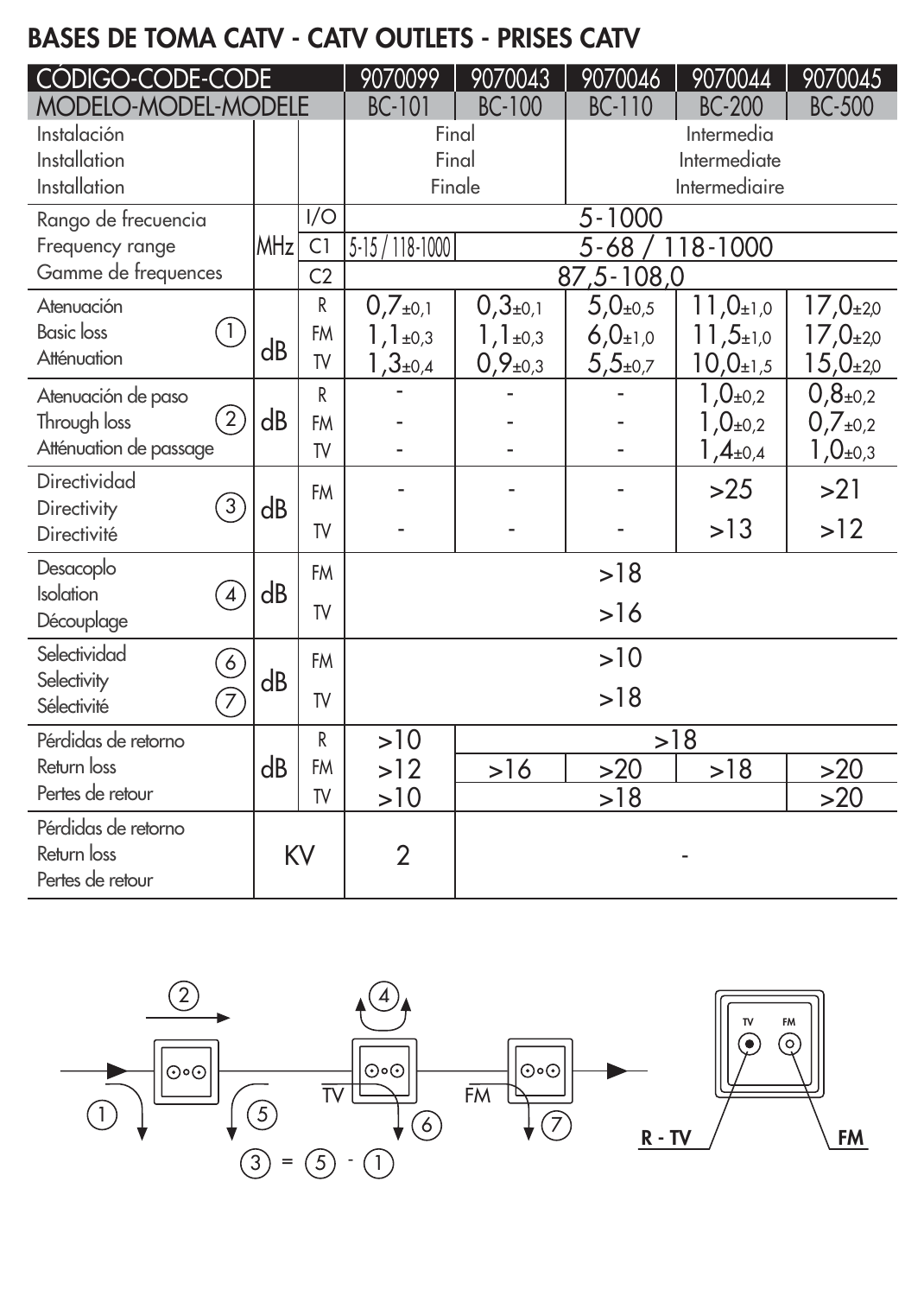#### COMO CONECTAR EL CABLE COAXIAL CONNECTING COAXIAL CABLE COMMENT CONNECTER LE CABLE COAXIAL



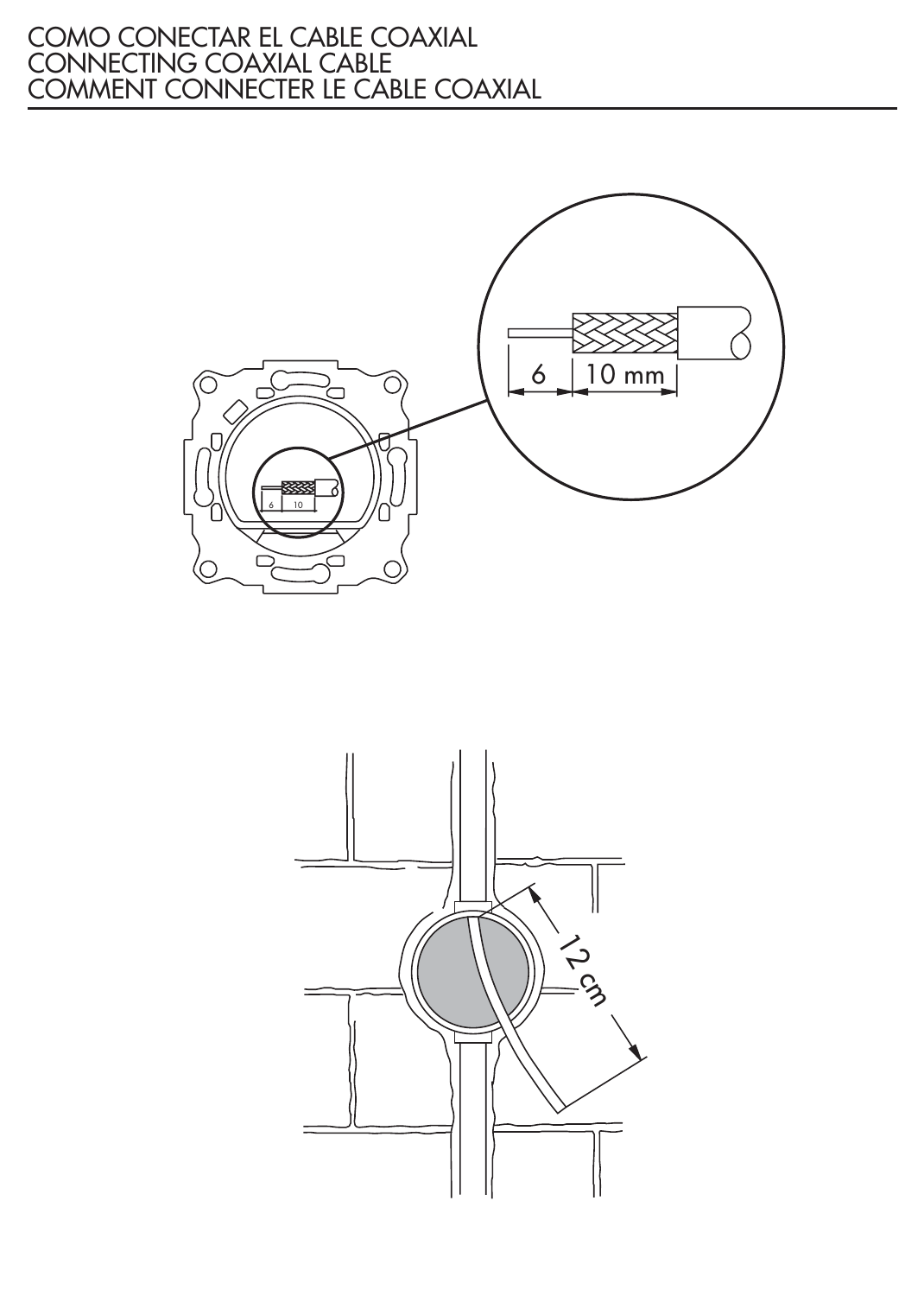#### COMO CONECTAR LA TOMA HOW TO CONNECT THE OUTLET COMMENT CONNECTER LA PRISE



#### ESQUEMAS TIPICOS PARA MATV CONNECTION DIAGRAMS FOR MATV SCHEMAS DE CONNEXION POUR MATV

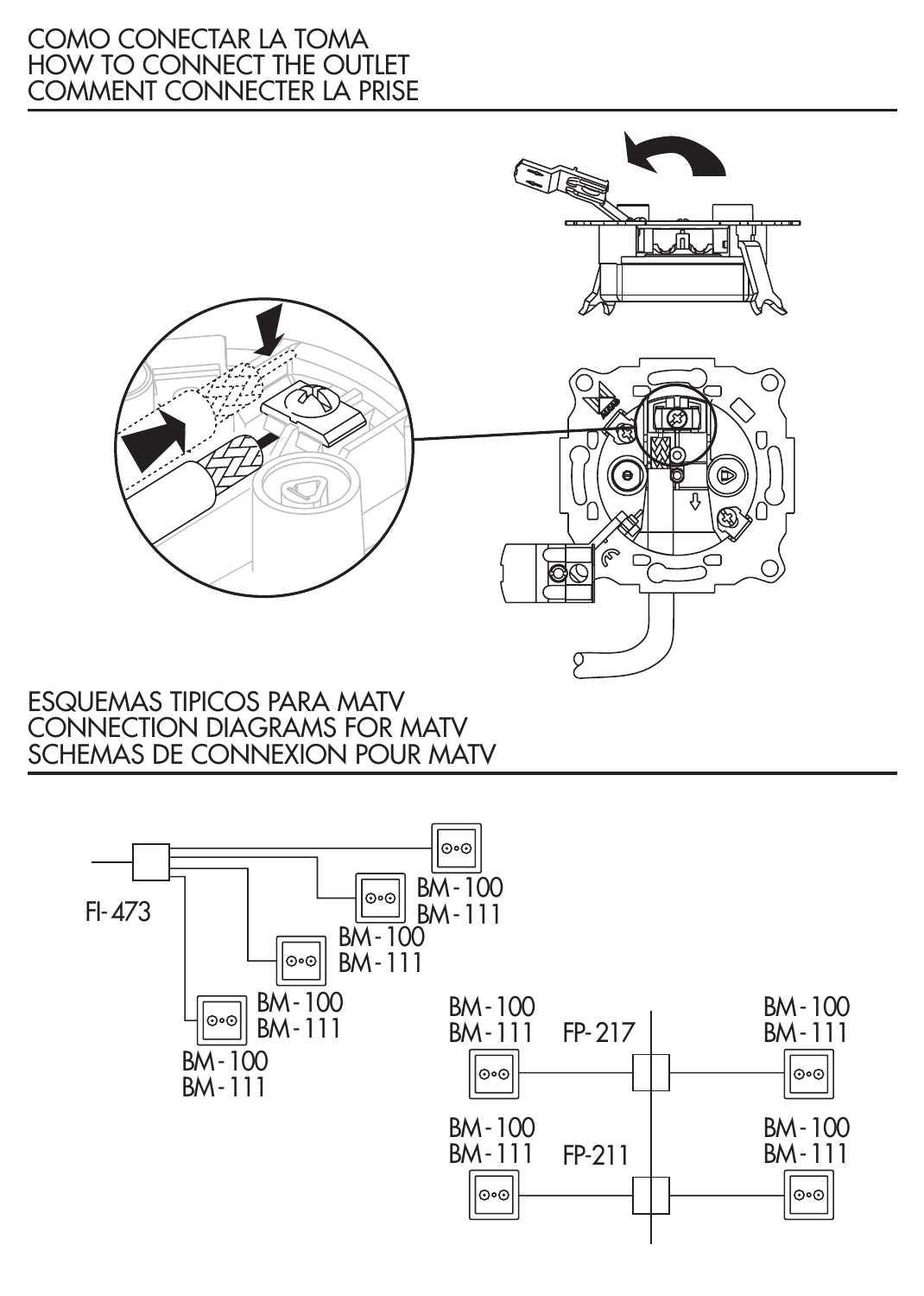#### ESQUEMAS TÍPICOS PARA MATV CONNECTION DIAGRAMS FOR MATV SCHEMAS DE CONNEXION POUR MATV



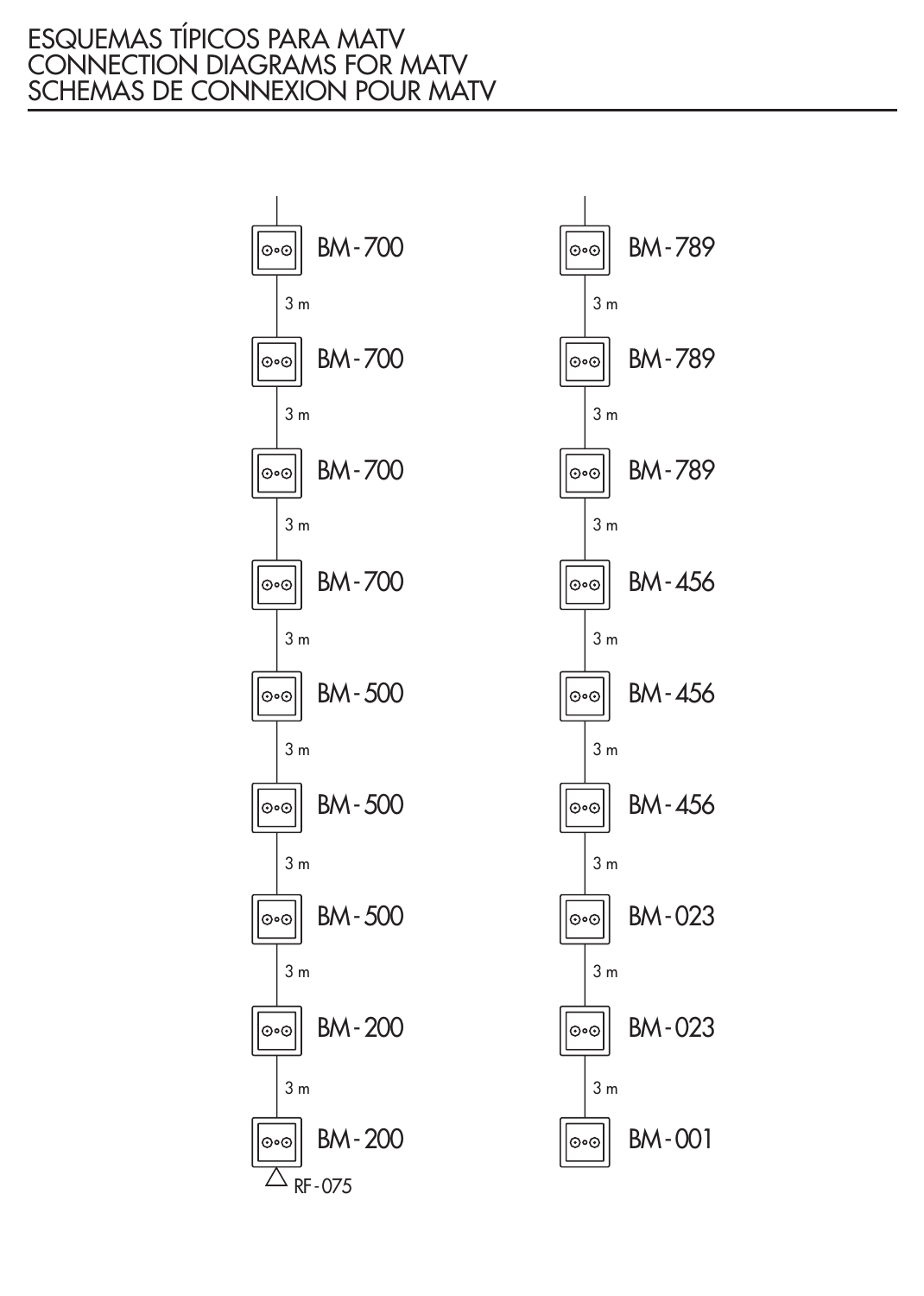

ESQUEMAS TÍPICOS PARA CATV CONNECTION DIAGRAMS FOR CATV SCHEMAS DE CONNEXION POUR CATV



#### ESQUEMAS TÍPICOS PARA CATV CONNECTION DIAGRAMS FOR CATV SCHEMAS DE CONNEXION POUR CATV

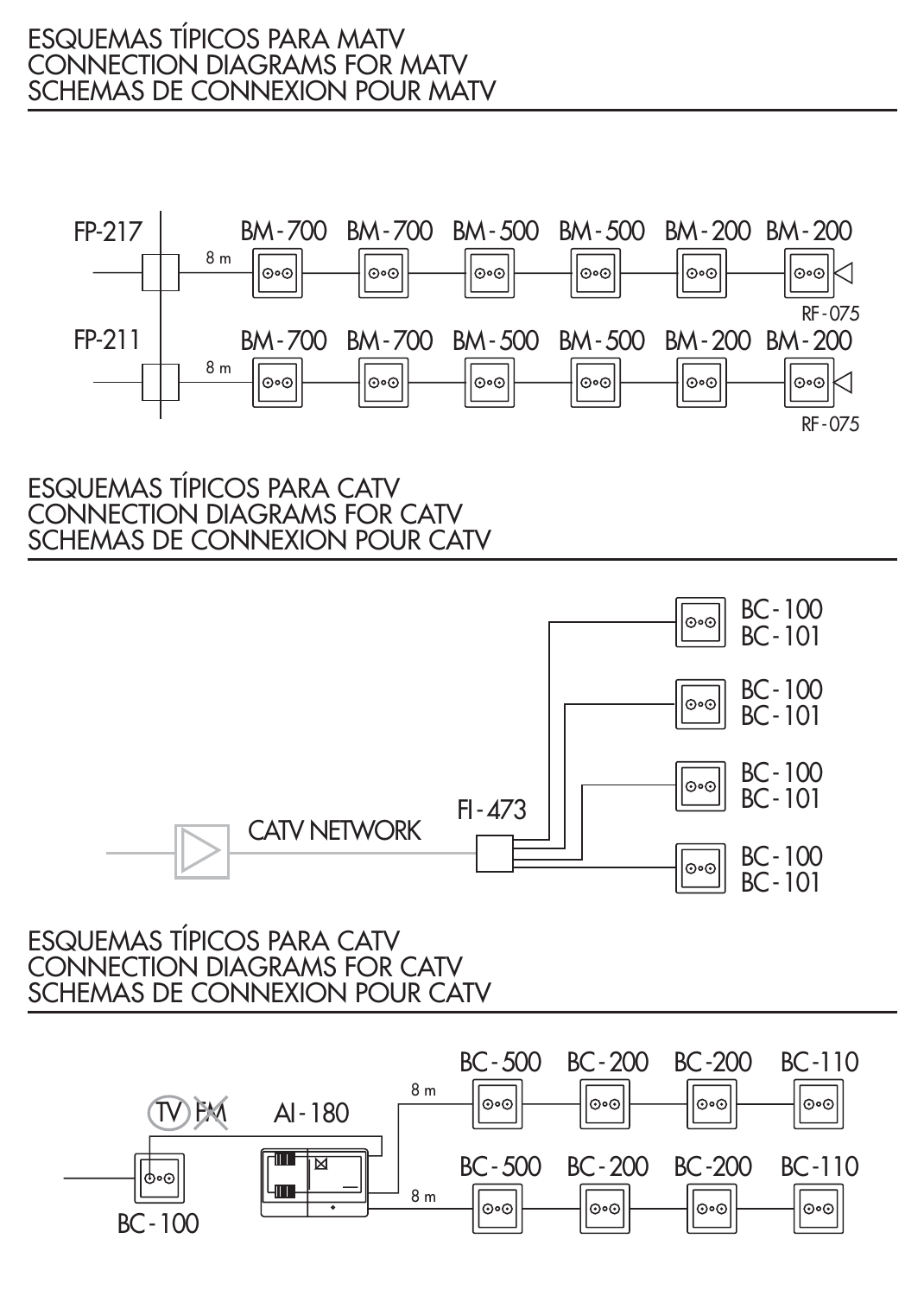#### AMPLIACIÓN DEL NÚMERO DE TOMAS EXTENSION OF THE NUMBER OF OUTLETS ACCROISSEMENT DU NOMBRE PRISES



**ACCESORIOS** ACCESSORIES **ACCESSOIRES** 



EM-200 (COD. 9070020) TV-FM (MATV) Carátula para base de toma Front plate for outlet Enjoliveur pour prise



SB-003 (COD. 9070075) Suplemento para montaje en superficie Accessory for surface mounting Supplément pour montage en saillie



RF-075 (COD. 9060050) Carga de 75 Load 75 Charge de 75  $\Omega$